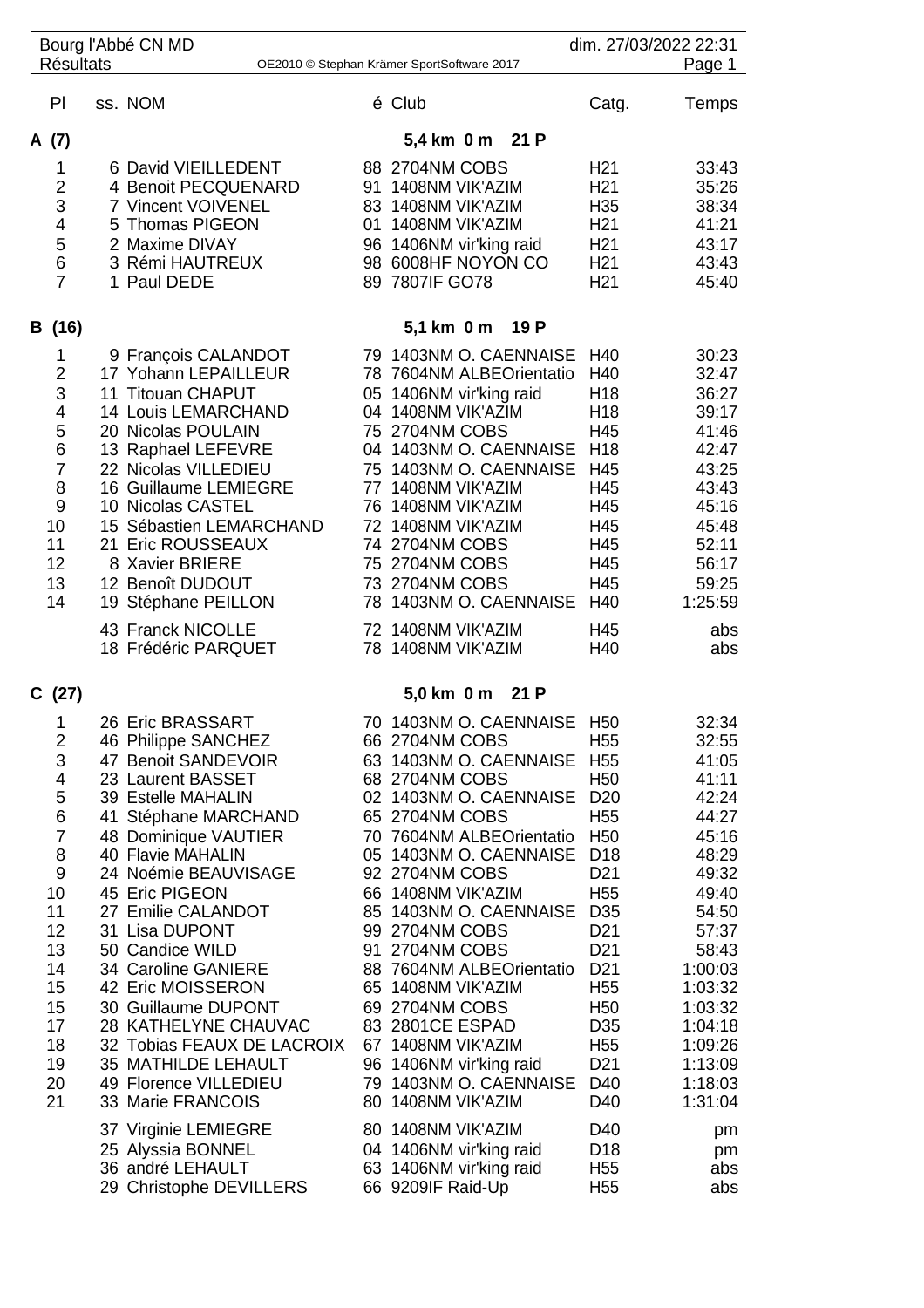| Bourg l'Abbé CN MD                                                       |                 |                                               |    |                         |  |                            |                                    | dim. 27/03/2022 22:31 |  |  |
|--------------------------------------------------------------------------|-----------------|-----------------------------------------------|----|-------------------------|--|----------------------------|------------------------------------|-----------------------|--|--|
| <b>Résultats</b><br>Page 2<br>OE2010 © Stephan Krämer SportSoftware 2017 |                 |                                               |    |                         |  |                            |                                    |                       |  |  |
| PI                                                                       |                 | ss. NOM                                       |    | é Club                  |  |                            | Catg.                              | Temps                 |  |  |
| C(27)                                                                    |                 |                                               |    | 5,0 km 0 m 21 P         |  |                            | (suite)                            |                       |  |  |
|                                                                          |                 | 44 Elodie PIERRE                              |    | 83 2704NM COBS          |  |                            | D <sub>35</sub>                    | abs                   |  |  |
|                                                                          |                 | 38 Arnaud LESAGE                              |    |                         |  | 72 7604NM ALBEOrientatio   | H <sub>50</sub>                    | abs                   |  |  |
| D(23)                                                                    |                 |                                               |    | 3,8 km 0 m              |  | 18 P                       |                                    |                       |  |  |
| 1                                                                        |                 | 52 Frédéric BANIK                             |    |                         |  | 62 7604NM ALBEOrientatio   | H <sub>60</sub>                    | 35:02                 |  |  |
| 2                                                                        |                 | 51 Christine ANTOINE                          |    |                         |  | 64 1403NM O. CAENNAISE     | D <sub>55</sub>                    | 37:01                 |  |  |
| 3                                                                        |                 | 53 Valérie BEAUVISAGE                         |    | 65 2704NM COBS          |  |                            | D <sub>55</sub>                    | 40:24                 |  |  |
| 4                                                                        |                 | 71 Stéphanie POULAIN                          |    | 76 2704NM COBS          |  |                            | D45                                | 42:48                 |  |  |
| 5                                                                        |                 | 55 Axelle BRIERE                              |    | 75 2704NM COBS          |  |                            | D45                                | 43:44                 |  |  |
| 6<br>$\overline{7}$                                                      |                 | 54 Sophie BRASSART<br>65 Marie GRENDEL        |    | 71 2704NM COBS          |  | 75 1403NM O. CAENNAISE     | D45<br>D <sub>50</sub>             | 44:31<br>46:16        |  |  |
| 8                                                                        |                 | 59 Daniel COFFE                               |    | 62 9502IF ACBeauchamp   |  |                            | H <sub>60</sub>                    | 48:00                 |  |  |
| $\boldsymbol{9}$                                                         |                 | 68 Sandrine LEMARCHAND                        |    | 73 1408NM VIK'AZIM      |  |                            | D45                                | 48:52                 |  |  |
| 10                                                                       |                 | 69 Didier MARIE                               |    | 61 2801 CE ESPAD        |  |                            | H <sub>60</sub>                    | 52:13                 |  |  |
| 11                                                                       |                 | 70 Claire MOISSERON                           |    | 65 1408NM VIK'AZIM      |  |                            | D <sub>55</sub>                    | 52:17                 |  |  |
| 12                                                                       |                 | 60 Marie-Pierre COFFE                         |    | 63 9502IF ACBeauchamp   |  |                            | D <sub>55</sub>                    | 54:29                 |  |  |
| 13                                                                       |                 | 64 Emmanuelle FEAUX DE LAC                    |    | 68 1408NM VIK'AZIM      |  |                            | D <sub>50</sub>                    | 56:20                 |  |  |
| 14                                                                       |                 | 72 FLORENCE RENOU                             |    | 64 2801CE ESPAD         |  |                            | D <sub>55</sub>                    | 56:31                 |  |  |
| 15                                                                       |                 | 57 Laurent CLERBAUT                           |    |                         |  | 61 7604NM ALBEOrientatio   | H <sub>60</sub>                    | 57:59                 |  |  |
| 16                                                                       |                 | 58 Isabelle COCO                              |    | 69 1408NM VIK'AZIM      |  |                            | D <sub>50</sub>                    | 1:00:11               |  |  |
| 17                                                                       |                 | 120 Jean-Pierre PICARD<br>74 Patrick VOIVENEL |    | 57 2704NM COBS          |  |                            | H65                                | 1:02:14               |  |  |
| 18<br>19                                                                 |                 | 73 Natacha SPILKA                             |    | 58 1408NM VIK'AZIM      |  | 65 1403NM O. CAENNAISE     | H <sub>60</sub><br>D <sub>55</sub> | 1:07:24<br>1:12:51    |  |  |
| 20                                                                       |                 | 66 Denis HARDEL                               |    |                         |  | 54 1403NM O. CAENNAISE     | H65                                | 1:17:50               |  |  |
| 21                                                                       |                 | 67 Elisabeth HARDEL                           | 51 |                         |  | 1403NM O. CAENNAISE        | D70                                | 1:24:54               |  |  |
|                                                                          |                 | 61 Armand DEDE                                |    | 61 2704NM COBS          |  |                            | H <sub>60</sub>                    |                       |  |  |
|                                                                          |                 | 56 Michelle CALANDOT                          |    |                         |  | 53 1403NM O. CAENNAISE     | D65                                | pm<br>pm              |  |  |
| E (9)                                                                    |                 |                                               |    | 3,8 km 0 m 15 P         |  |                            |                                    |                       |  |  |
| $\mathbf{1}$                                                             |                 | 76 Elouan BRASSART                            |    |                         |  | 06 1403NM O. CAENNAISE     | H <sub>16</sub>                    | 26:50                 |  |  |
| $\overline{c}$                                                           |                 | <b>78 Jules LEMARCHAND</b>                    |    | 07 1408NM VIK'AZIM      |  |                            | H16                                | 31:45                 |  |  |
| 3                                                                        |                 | 80 Elsa POULAIN                               |    | 06 2704NM COBS          |  |                            | D <sub>16</sub>                    | 33:07                 |  |  |
| $\overline{\mathbf{4}}$                                                  |                 | 81 Clément RICHARD                            |    |                         |  | 07 1403NM O. CAENNAISE H16 |                                    | 34:32                 |  |  |
| 5                                                                        |                 | 83 Manon VILLEDIEU                            |    |                         |  | 07 1403NM O. CAENNAISE     | D <sub>16</sub>                    | 47:41                 |  |  |
| $\,6$                                                                    |                 | 77 Paulin FRANCOIS                            |    | 06 1408NM VIK'AZIM      |  |                            | H <sub>16</sub>                    | 50:09                 |  |  |
| $\overline{7}$                                                           |                 | 75 Célia BONNEL                               |    | 07 1406NM vir'king raid |  |                            | D <sub>16</sub>                    | 1:15:04               |  |  |
|                                                                          |                 | 82 Alex ROUSSEAUX                             |    | 07 2704NM COBS          |  |                            | H <sub>16</sub>                    | pm                    |  |  |
|                                                                          |                 | 79 Nessa LEPAILLEUR                           |    |                         |  | 06 7604NM ALBEOrientatio   | D <sub>16</sub>                    | abs                   |  |  |
| F (10)                                                                   | 3,2 km 0 m 12 P |                                               |    |                         |  |                            |                                    |                       |  |  |
| 1                                                                        |                 | 90 Paul GATINEAU                              |    | 09 2801CE ESPAD         |  |                            | H <sub>14</sub>                    | 27:29                 |  |  |
| $\mathbf 2$                                                              |                 | 89 Julien GATINEAU                            |    | 09 2801CE ESPAD         |  |                            | H <sub>14</sub>                    | 30:08                 |  |  |
| 3                                                                        |                 | 92 Oscar LEPAGE                               |    |                         |  | 08 7604NM ALBEOrientatio   | H <sub>14</sub>                    | 30:26                 |  |  |
| $\overline{\mathbf{4}}$                                                  |                 | 87 Tim DAGUET                                 |    | 08 1408NM VIK'AZIM      |  |                            | H <sub>14</sub>                    | 30:49                 |  |  |
| 5                                                                        |                 | 86 Eryne BRASSART                             |    |                         |  | 09 1403NM O. CAENNAISE D14 |                                    | 35:58                 |  |  |
| 6                                                                        |                 | 94 Juliette LEMIEGRE                          |    | 08 1408NM VIK'AZIM      |  |                            | D <sub>14</sub>                    | 39:13                 |  |  |
| $\overline{7}$                                                           |                 | 93 Gabriel PARQUET                            |    | 09 1408NM VIK'AZIM      |  |                            | H <sub>14</sub>                    | 49:09                 |  |  |
| 8                                                                        |                 | 88 Maël FRANCOIS                              |    | 09 1408NM VIK'AZIM      |  |                            | H <sub>14</sub>                    | 51:15                 |  |  |
|                                                                          |                 | 91 NOLWENN LALLU                              |    | 08 2801CE ESPAD         |  |                            | D <sub>14</sub>                    | pm                    |  |  |
|                                                                          |                 | 84 Brune ANGLA-GRE                            |    | 09 2801CE ESPAD         |  |                            | D <sub>14</sub>                    | abs                   |  |  |